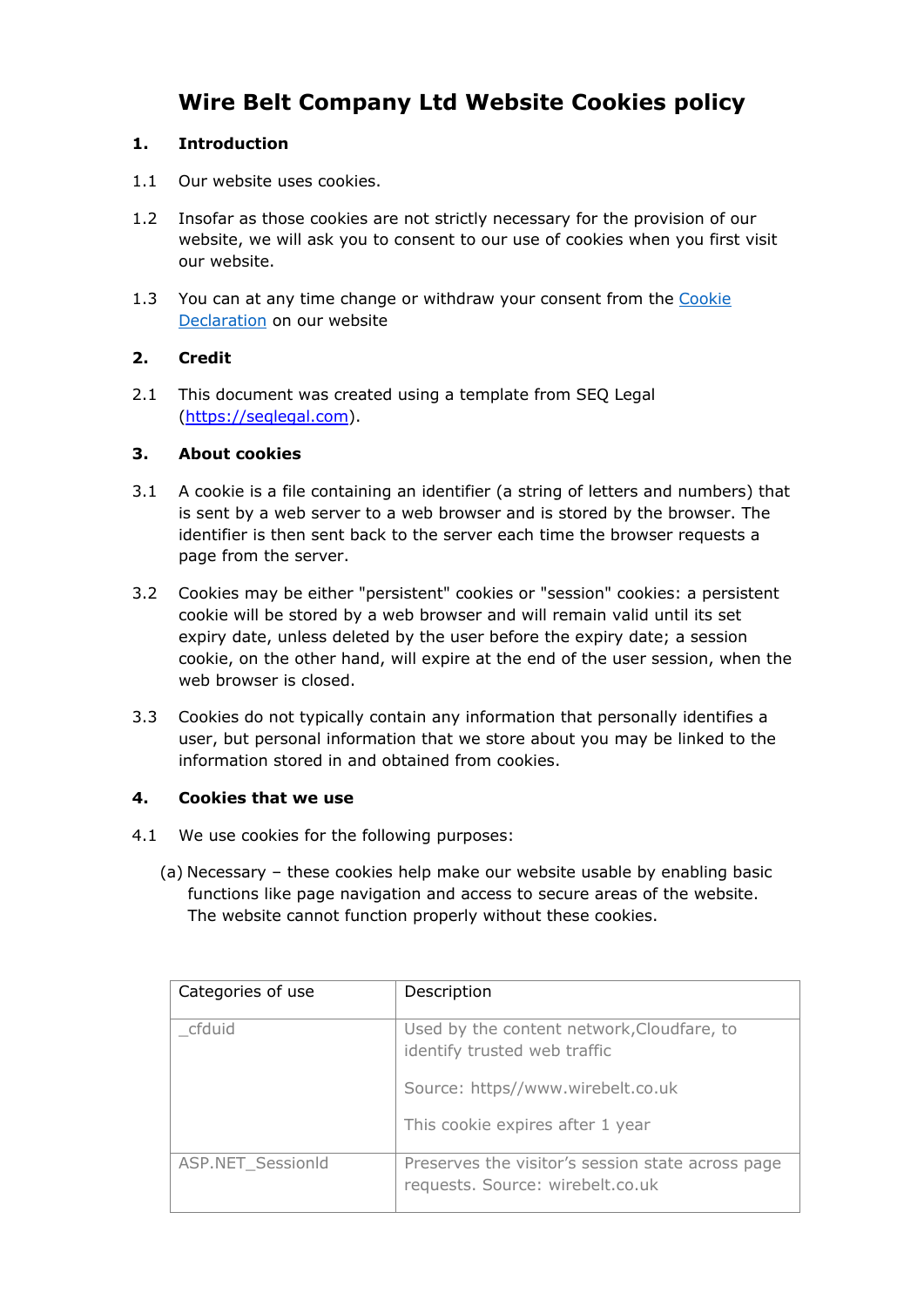|                   | This cookie expires when you close your browser |
|-------------------|-------------------------------------------------|
| <b>JSESSIONID</b> | Preserves users states across page requests     |
|                   | Source: https://player.vimeo.com/video          |
|                   | This cookie expires when you close your browser |

(b) Statistics – we use these cookies to understand how visitors interact with our website by collecting and reporting information anonymously.

| Categories of use | Description                                                                                            |
|-------------------|--------------------------------------------------------------------------------------------------------|
| _ga               | Registers a unique ID that is used to generate statistical<br>data on how visitors use our website     |
|                   | Source: https://www.google-analytics.com                                                               |
|                   | This cookie expires after 2 years.                                                                     |
| gat               | Used by Google Analytics to throttle request rate                                                      |
|                   | Source: https://www.google-analytics.com                                                               |
|                   | This cookie expires when you close your browser                                                        |
| gid               | Registers a unique ID that is used to generate statistical<br>data on how the visitor uses our website |
|                   | Source: https://www.google-analytics.com                                                               |
|                   | This cookie expires when you close your browser                                                        |
| vuid              | Collects data on the users visits to our website, such as<br>which pages have been read                |
|                   | Source: https://player.vimeo.com/video                                                                 |
|                   | This cookie expires after 2 years.                                                                     |

## (c) Marketing – we use these cookies to track visitors across our website. To understand about visitor's devices and behaviours.

| Categories of use | Description                                                                                                                                     |
|-------------------|-------------------------------------------------------------------------------------------------------------------------------------------------|
| Collect           | Used to send data to google analytics about the<br>visitor's device and behavior. Tracks the visitors<br>across devices and marketing channels. |
|                   | Source: https://www.google-analytics.com                                                                                                        |
|                   | This cookie expires when you close your browser                                                                                                 |

### **5. Cookies used by our service providers**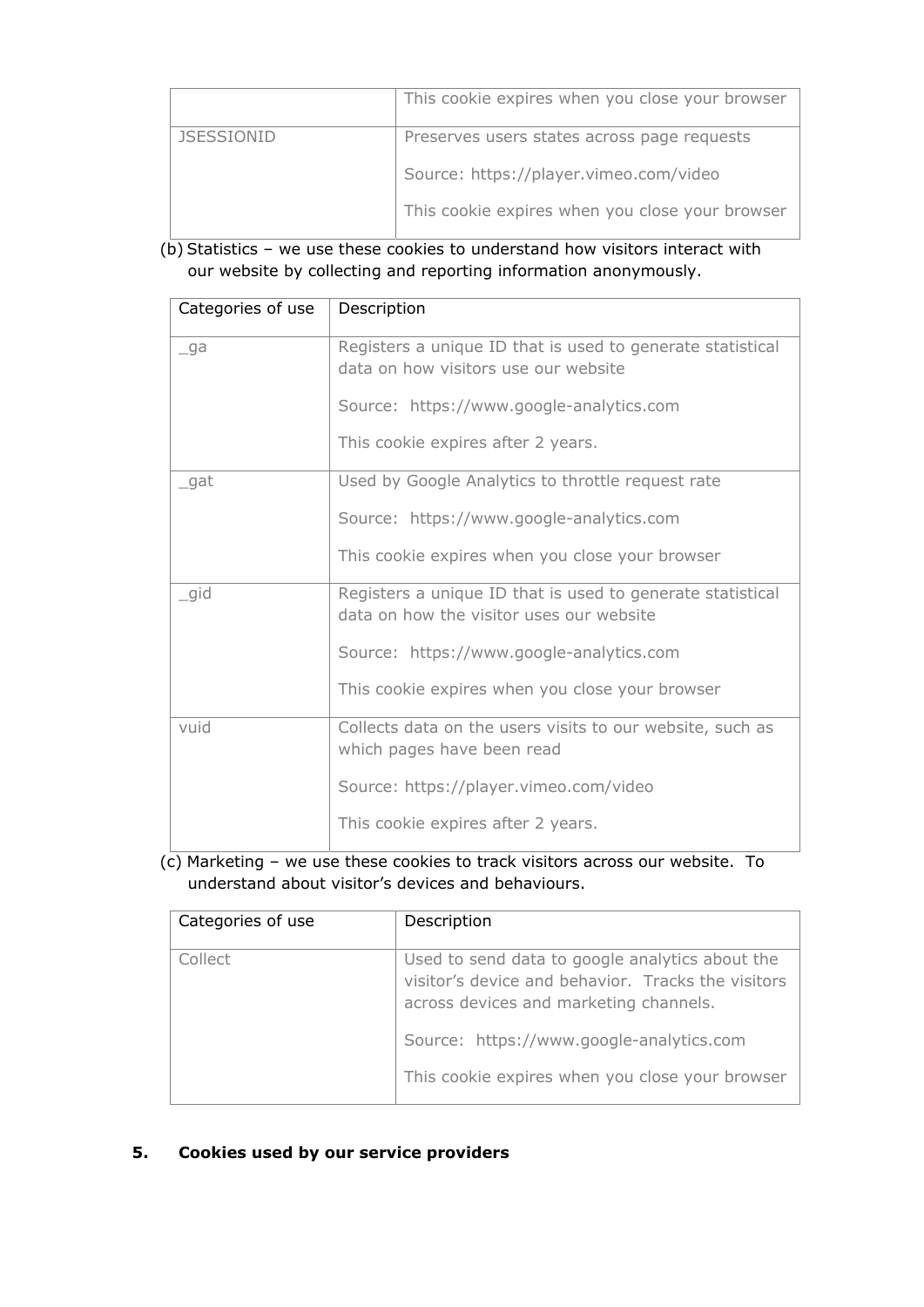- 5.1 Our service providers use cookies and those cookies may be stored on your computer when you visit our website.
- 5.2 We use Google Analytics to analyse the use of our website. Google Analytics gathers information about website use by means of cookies. The information gathered relating to our website is used to create reports about the use of our website. Google's privacy policy is available at: https://www.google.com/policies/privacy/. The relevant cookies are: *collect*
- 5.3 We use Vimeo to share videos. This service uses cookies for *collecting data about users visits such as which videos have been played.* You can view the privacy policy of this service provider at https://vimeo.com/privacy The relevant cookies are: *vuid*

#### **6. Managing cookies**

- 6.1 Most browsers allow you to refuse to accept cookies and to delete cookies. The methods for doing so vary from browser to browser, and from version to version. You can however obtain up-to-date information about blocking and deleting cookies via these links:
	- (a) https://support.google.com/chrome/answer/95647?hl=en (Chrome);
	- (b) https://support.microsoft.com/en-gb/help/17442/windows-internetexplorer-delete-manage-cookies (Internet Explorer);
	- (c) https://support.apple.com/kb/PH21411 (Safari); and
	- (d) https://privacy.microsoft.com/en-us/windows-10-microsoft-edge-andprivacy (Edge).
- 6.2 Blocking all cookies will have a negative impact upon the usability of many websites.
- 6.3 If you block cookies, you will not be able to use all the features on our website.
- 6.4 To find information relating to other browsers, visit the browser developers website.
- 6.5 To opt out of being tracked by Google Analytics across all websites, visit http://tools.google.com/dlpage/gaoptout.
- 6.6 We are planning to enhance our cookie tool to allow users to more easily change their cookie settings after their initial choice.

#### **7. Our details**

- 7.1 This website is owned and operated by Wire Belt Company Ltd
- 7.2 We are registered in England under registration number 716510*,* and our registered office is at Castle Road, Eurolink Industrial Centre, Sittingbourne, Kent, ME10 3RF, England
- 7.3 Our principal place of business is at Castle Road, Eurolink Industrial Centre, Sittingbourne, Kent, ME10 3RF, England